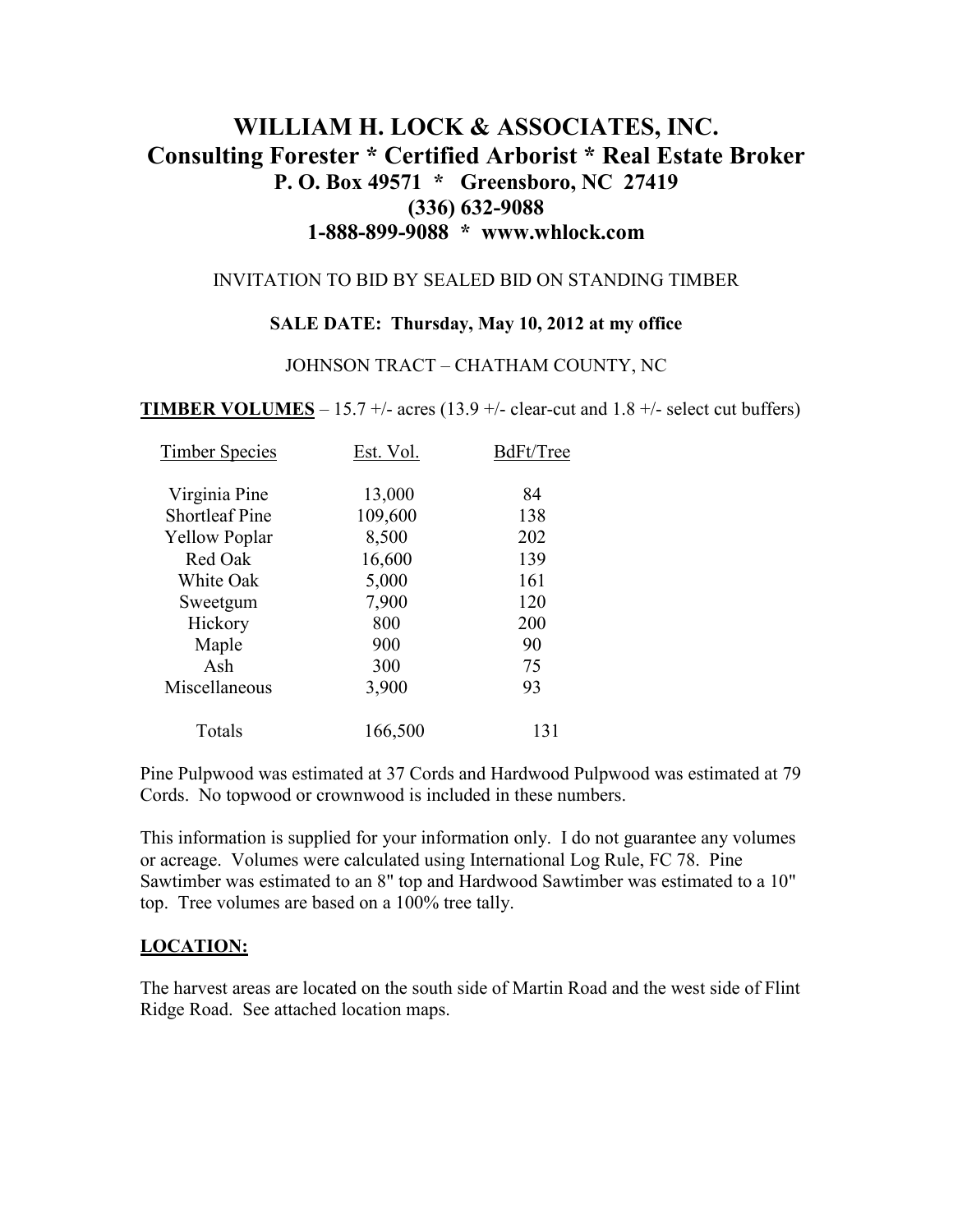Page Two Johnson Tract - Timber Sale Sale Date: Thursday – May 10, 2012

### **BIDS:**

The Johnson Tract is being sold on a lump sum sealed bid basis. Bids will be accepted by **regular mail** if received by 5:00 pm on Wednesday, May 9, 2012 **OR** bids will be accepted by **email (whlock@whlock.com), telephone (336-632-9088), fax (336-632- 9088), or in-person** at my office until 11:00 am on Thursday, May 10, 2012. At 11:00 am on Thursday, May 10, 2012 all bids received will be recorded. The successful bidder will be notified within 24 hours of the bid openings. A 10% deposit may be requested to be delivered to William H. Lock & Associates, Inc. within 72 hours of the bid opening. The balance of the sales price is to be delivered at the sale closing which should occur on or before May 31, 2012. The seller reserves the right to refuse or accept any and all bids. Seller will consider all bids. The seller will be responsible for the timber deed preparation, revenue stamps if recorded, and the forestry consultant fees. The buyer will be responsible for all other closing costs including possible any closing fee to the attorney handling the legal work. A \$1,000 performance deposit will be payable at closing and held in a non-interest bearing trust account until satisfactory completion of logging. The performance deposit does not limit the buyer's liability.

## **PLACE OF SALE:**

The timber sale will be held at the office of William H. Lock & Associates, Inc. in Greensboro, NC. The office address is 375 S. Swing Road, Greensboro, NC 27409. Telephone and Fax: 336-632-9088; Email: whlock@whlock.com

## **CONDITIONS OF SALE**:

1. The Buyer shall have 24 months from the date of the timber deed to cut and remove all merchantable timber within the "Sale Areas". **Martin Road area**: The "Sale Area" has been marked with Pink flagging. No trees flagged with pink flagging and no trees beyond the pink flagging in the wooded "out" areas are to be harvested. The "Creek Buffers" have been marked with Blue flagging. No blue flagged trees marking the buffer boundaries may be cut. Trees marked with orange paint within these buffers may be harvested provided all Best Management Practices, Forest Practice Guidelines, and any applicable river basin or watershed regulations are followed. **Flint Ridge Road area:** The "Sale Area" has been marked with Pink flagging. No trees flagged with pink flagging and no trees beyond the pink flagging in the wooded "out" areas are to be harvested. The area surrounding the existing creek is marked with pink flagging and is "out". No trees are to be harvested from within this zone.

2. The Buyer shall access the tract from Martin Road and Flint Ridge Road leading into the two areas shown for timber harvest. The fencelines designated on the Timber Sale Map need to be protected during the harvest operation. Seller will allow access into the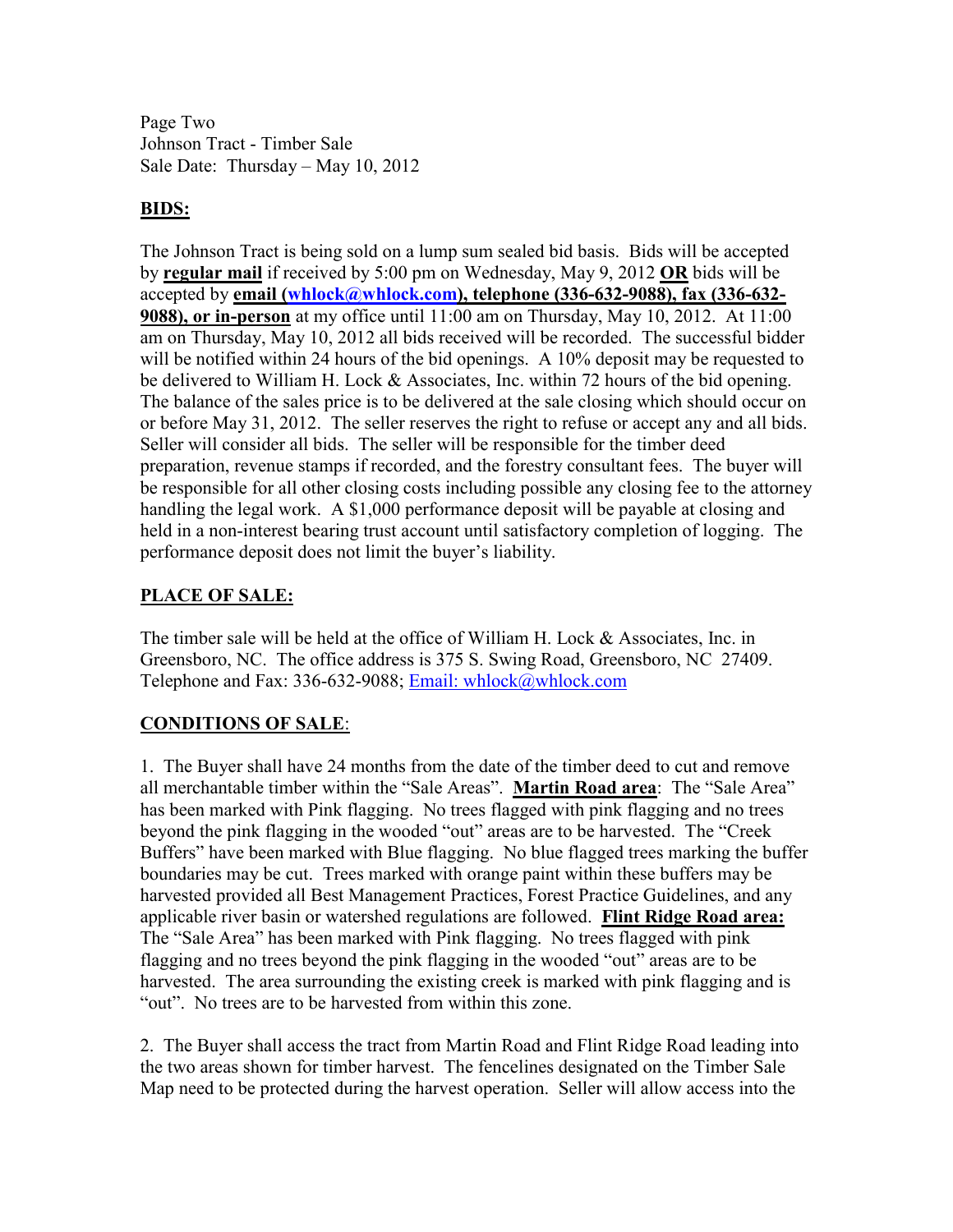Page Three Johnson - Timber Sale Sale Date: Thursday – May 10, 2012

designated areas of harvest thru the existing fences. Buyer is responsible for repairing any "entrances" thru the fences. Any damage to designated fences caused by Buyer must be repaired immediately at the Buyer's expense. Buyer agrees to give at least a two week notice to Seller to allow Seller to relocate livestock. All access routes will need to be installed and/or maintained according to all North Carolina Best Management Practices, Forest Practice Guidelines, and any applicable river basin or watershed rules. All roadways must remain open and passable by ordinary traffic at all times. The roadways must be left in similar condition at the completion of the harvesting operation as they were at the beginning of the harvesting operation. Call W.H. Lock if questions concerning access routes.

3. The Buyer is responsible for maintaining a clean site. No equipment parts, trash, tires or other debris shall be left on the property. It shall be the Buyer's responsibility to clean up any hazardous material or chemical waste spills including but not limited to Diesel Fuel, Hydraulic Fluid, Machine Oil, and/or Gasoline upon the subject property. Responsibility will include any required remediation including but not limited to the removal of contaminated soils.

4. Harvesting operations must not interfere with any farming operations and farming operations must not interfere with any harvesting operations. Decking, loading or hauling will not be permitted in any existing open fields or pastures immediately adjacent to the timber unless approved by William H. Lock & Associates, Inc. If approved, open areas must be free of logging debris, smoothed when completed, and re-seeded if necessary. All loading decks and truck parking areas must be reseeded when the harvesting operation is completed.

5. The Buyer is responsible for following all Federal, State, and local regulations regarding timber harvesting activities. If required, Buyer is responsible for obtaining any necessary permits or licenses required for timber harvesting. All logging operations must conform to North Carolina Best Management Practices, Forest Practices Guidelines, and any applicable river basin or watershed rules. In the event that a non-compliance situation is identified on the tract as a result of the harvesting operation, William H. Lock & Associates, Inc. will have the express right to suspend the harvesting operation until the situation is brought into compliance. No trees or other logging debris shall be left in or across the property boundary, sale cutting lines or access roads and paths.

6. All necessary property lines and corners have been marked with pink flagging. No flagged or painted trees denoting the property and/or sale boundary shall be cut and no trees outside the boundary lines shall be cut. If trees marking the property lines or sale boundary are cut, North Carolina timber trespass laws may apply. No trees shall be cut to fall on a neighboring landowner's property or where potential damage may occur. If